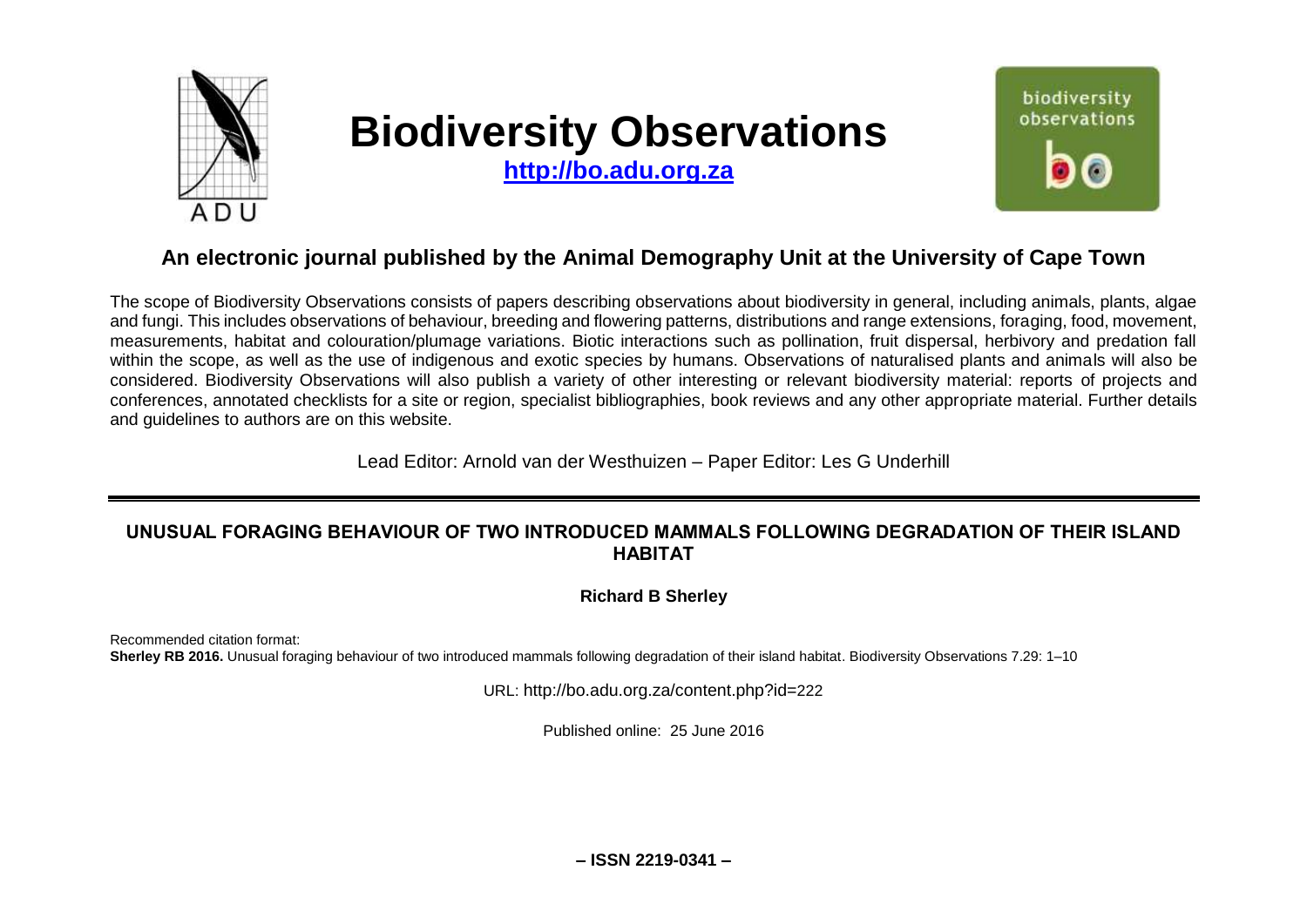

# **MAMMALS**

# **UNUSUAL FORAGING BEHAVIOUR OF TWO INTRODUCED MAMMALS FOLLOWING DEGRADATION OF THEIR ISLAND HABITAT**

*Richard B. Sherley*

Environment and Sustainability Institute, University of Exeter, Penryn Campus, Penryn, Cornwall, TR10 9FE (r.sherley@exeter.ac.uk).

## **INTRODUCTION**

Robben Island (33°48'S, 18°22'E) (507 ha) is the largest offshore island off the coast of southern Africa (Crawford and Dyer 2000). Its proximity to Cape Town (13 km) has resulted in a long history of human activity on and around the island (Brooke and Prins 1986). The early introduction of alien species and the intensive addition of (predominately) Australian flora during World War II altered the natural environment substantially (Brooke and Prins 1986, Crawford and Dyer 2000). Stands of exotic trees and shrubs now dominate the island flora and a number of mammal, bird and reptile species have also become established (Brooke and Prins 1986, de Villiers et al. 2010, Sherley et al. 2011).

At least 10 mammal species have been introduced to the island since 1654, either accidentally or deliberately by man (Crawford and Dyer 2000). For example, European rabbits *Oryctolagus cuniculus* have been present on the island since the mid-17th century (Leibbrandt 1900) and feral cats *Felis catus* were reportedly numerous by 1881. Although cats were thought to have been extirpated by the 1950s, small numbers were encountered again in the 1980s (Crawford and Dyer 2000) and the population increased into the 2000s (de Villiers et al. 2010).



**Figure 1**. A European rabbit *Oryctolagus cuniculus* feeding within the canopy of a manatoka *Myoporum tenuifolium* at Robben Island, South Africa. The rabbit was between 3.2 m and 4.2 m above the ground

Between 1945 and the mid-1990s, the island was run first as a military establishment and then as a maximum-security prison. During this period, five ungulate species were introduced to the island (Brooke and Prins 1986, Crawford and Dyer 2000), including European fallow deer *Dama dama* in 1963 and bontebok *Damaliscus pygargus pygargus* in 1985. Populations of most of the introduced mammals were kept at a low level through trapping and hunting in this period, carried out predominately by staff of the then Department of Correctional Services.

Robben Island then became a museum in 1996 and a cultural World Heritage Site in 1999. Hunting and trapping were stopped during 1995 and, for all practical purposes, any control of the large mammal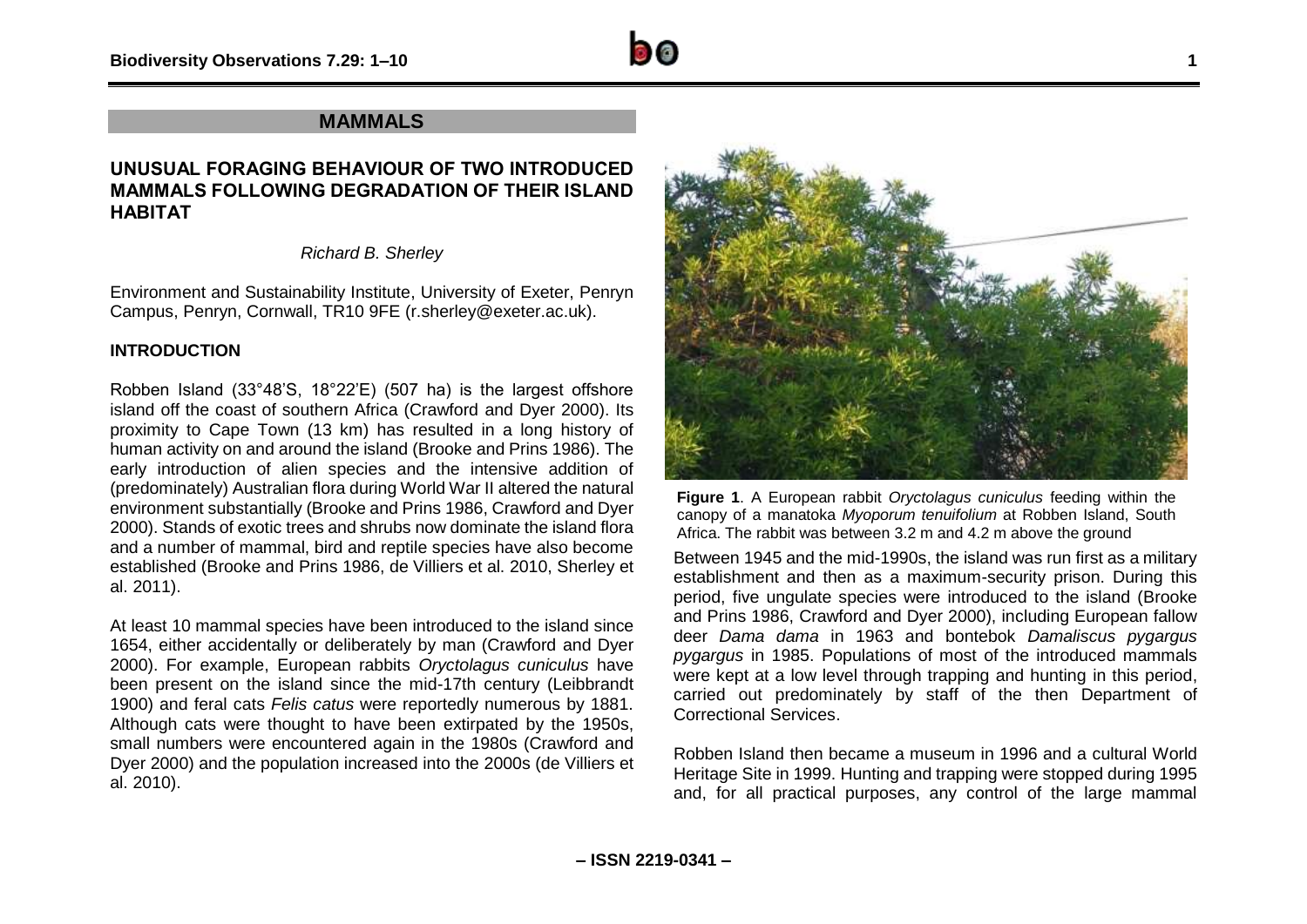populations ceased (Crawford and Dyer 2000). After 1995, the rabbit population was probably controlled by the presence of the feral cats (Aitken 1999, Crawford and Dyer 2000). An attempt to remove the cats was made during the summer of 1998/1999, when 107 individuals were killed (de Villiers et al. 2010). Examination of the stomach contents showed that European rabbit was the most frequent item in the diet (Aitken 1999). The continued presence of cats resulted in a steady decrease in breeding productivity of ground nesting birds on the island (e.g. African Black Oystercatchers *Haematopus moquini*, Braby and Underhill 2007) and a further 156 cats were removed in 2005 and 2006 (de Villiers et al. 2010) as part of conservation efforts.

As a result of the diminished top-down control over their populations, the number of herbivorous mammals present on the island increased substantially throughout the late-1990s and 2000s. For example, there were c. 12 fallow deer in 1985 and c. 44 in 1999 (Crawford and Dyer 2000), while the median counts during a series of c. 10 transect surveys in each of 2005, 2008 and 2009 were 119, 138 and 161 respectively (RBS, unpubl. data). This indicated a strong upward trend in relative abundance during the 2000s and the maximum count (307 made in 2008) suggested a density of at least 60.6 individuals km<sup>-2</sup>. In addition, rabbits were encountered relatively rarely before the late-1990s (Crawford and Dyer 2000); fewer than 10 were seen in 1985 and there were thought to be around 100 rabbits on the island in 1999 (Crawford and Dyer 2000). However, the four-week gestation period and sexual maturation at three months of age allowed a rapid population increase after the reduction in feral cat numbers (de Villiers et al. 2010). Rabbit surveys undertaken in 2003 and 2008 suggested a 9-fold increase in rabbit abundance over five years and a maximum estimate of over 20 000 individuals in December 2008 (de Villiers et al. 2010).

This paper reports opportunistic observations of novel foraging behaviour by European fallow deer and European rabbit on Robben



Island during 2008. The reported behaviours are believed to have occurred in response to a reduced availability of natural browse and graze, caused at least in part by a substantial increase in herbivore density in the late 2000s (de Villiers et al. 2010).

#### **STUDY SPECIES AND OBSERVATIONS**

#### **European rabbit**

The European rabbit is thought to have been originally confined to Iberia and introduced to western Europe, north-western Africa, the Azores, the Canaries and most Mediterranean islands (Corbet 1966).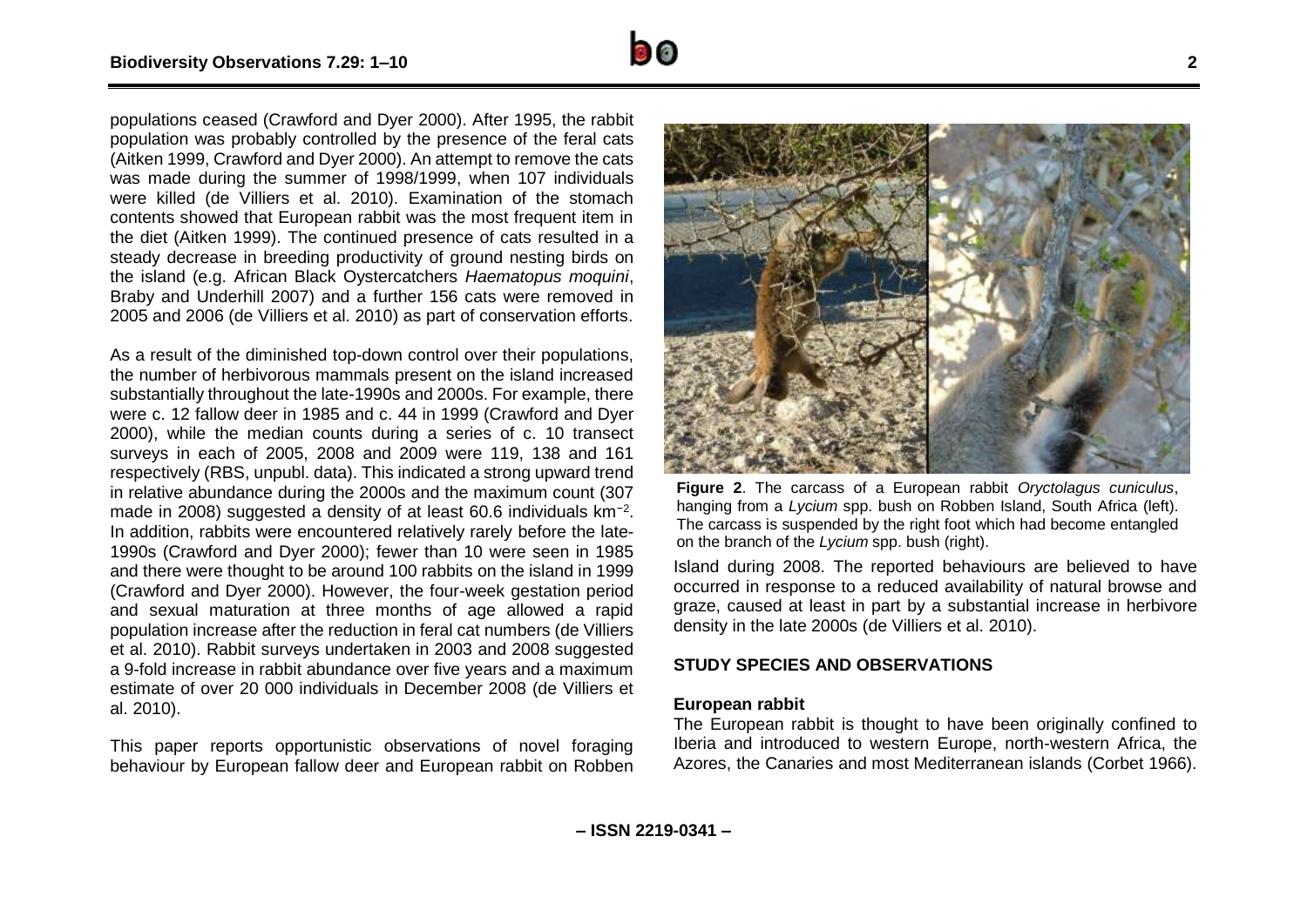

It was subsequently introduced to Australia, New Zealand and Chile, with disastrous consequences (Corbet 1966, Jaksic 1998). Rabbits were first placed on Robben Island in April 1654 (Leibbrandt 1900) and again between 1656 and 1658 (Skead 1980). By 1661, they were said to be abundant, but the occasional additional introduction may have occurred subsequently (Skead 1980, Cooper and Brooke 1982).

In mainland Europe, rabbits feed on grass and other herbaceous plants (Corbet 1966). In Chile, when herbs become scarce, they have been recorded browsing on shrubs and consuming seedlings (Simonetti and Fuentes 1983). On Robben Island, they graze and browse on a variety of plants including rooikrans *Acacia cyclops*, manatoka *Myoporum tenuifolium* and *Tetragonia* spp. They have also been observed digging up and eating the underground organs of several bulbous species (e.g. *Albuca* spp., *Trachyandra* spp. and *Oxalis cernua*; Adamson 1934, BM Dyer, pers. comm.) and encountered along the rocky shoreline of the island. Here, they were observed feeding on washed-up kelp *Ecklonia maxima* and other seaweed after March 2007 (TM Leshoro, pers. comm.).

Availability of browse probably became limiting to rabbits on Robben at least as early as April 2007, when they were seen climbing into the lower branches (less than 0.3 m above the ground) of rooikrans bushes. By March 2008 a number of observations had been made of rabbits apparently feeding on vegetation at heights ranging from 0.3– 1.8 m in various locations around the island. For example, at 07:15 on 23 March 2008, a rabbit was observed at the top of a *Lycium* bush measuring c. 1.8 m in height on the north-east coast of the island and at 17:20 on 29 March 2008 another rabbit was sighted c. 1.8 m above the ground in a manatoka bush.

On 17 April 2008, at 07h25, a rabbit was spotted within the canopy of a large manatoka tree, close to the north-east coastline of the island. The rabbit was moving along a major branch at one edge of the canopy c. 3 m above the ground. At 07h27, a second rabbit was spotted within the manatoka, c. 1.5 m above the ground. This rabbit moved quickly into the canopy and out of sight. At this point, a third rabbit was observed, c. 1 m higher than the first rabbit. The third rabbit was not standing on a major branch, but instead was sitting amongst the peripheral branches of the manatoka, c. 4 m above the ground. At 07h29, this rabbit was seen attempting to feed on the leaves of the manatoka (Figure 1). At about 07h31 another rabbit was observed trying to climb up the trunk of the tree and one rabbit was seen to exit the tree by climbing down a major branch to the split in the trunk and jumping out of the tree from a height of c. 1–1.2 m. This event was captured on video (RBS). Two rabbits remained in the tree until about 07h39 when, presumably startled by a movement from the author, both exited the tree using the above method.

Rabbits were again spotted in the same tree on two further occasions: at about 07h20 on 22 April 2008, two rabbits were observed in the same area of the tree at a height estimated at 3 m and on 24 April 2008, at 07h50, one rabbit was again observed sitting in the manatoka.

The trunk of the manatoka was near-vertical at the base and it is not clear how the rabbits entered the tree in any of the instances. The motivation for climbing the tree must have been to reach edible browse; however, when the area where the rabbits had been focused was examined on 17 April 2008, evidence of bark stripping could also be seen. The branch on which the rabbits were first observed was measured on 24 April 2008 to be at a height of 3.2 m above the ground. Based on this measure, the highest point reached by the rabbits during these observations was c. 4.2 m.

On 22 April 2008, at 07h50 a rabbit was found freshly dead, hanging from a *Lycium* bush close to a quarry at the centre of the island (Figure 2). The rabbit was suspended from a peripheral branch of the c. 1.5 m high bush. The right leg of the rabbit was entangled around the branch in a way that suggested the rabbit had got stuck whilst climbing in the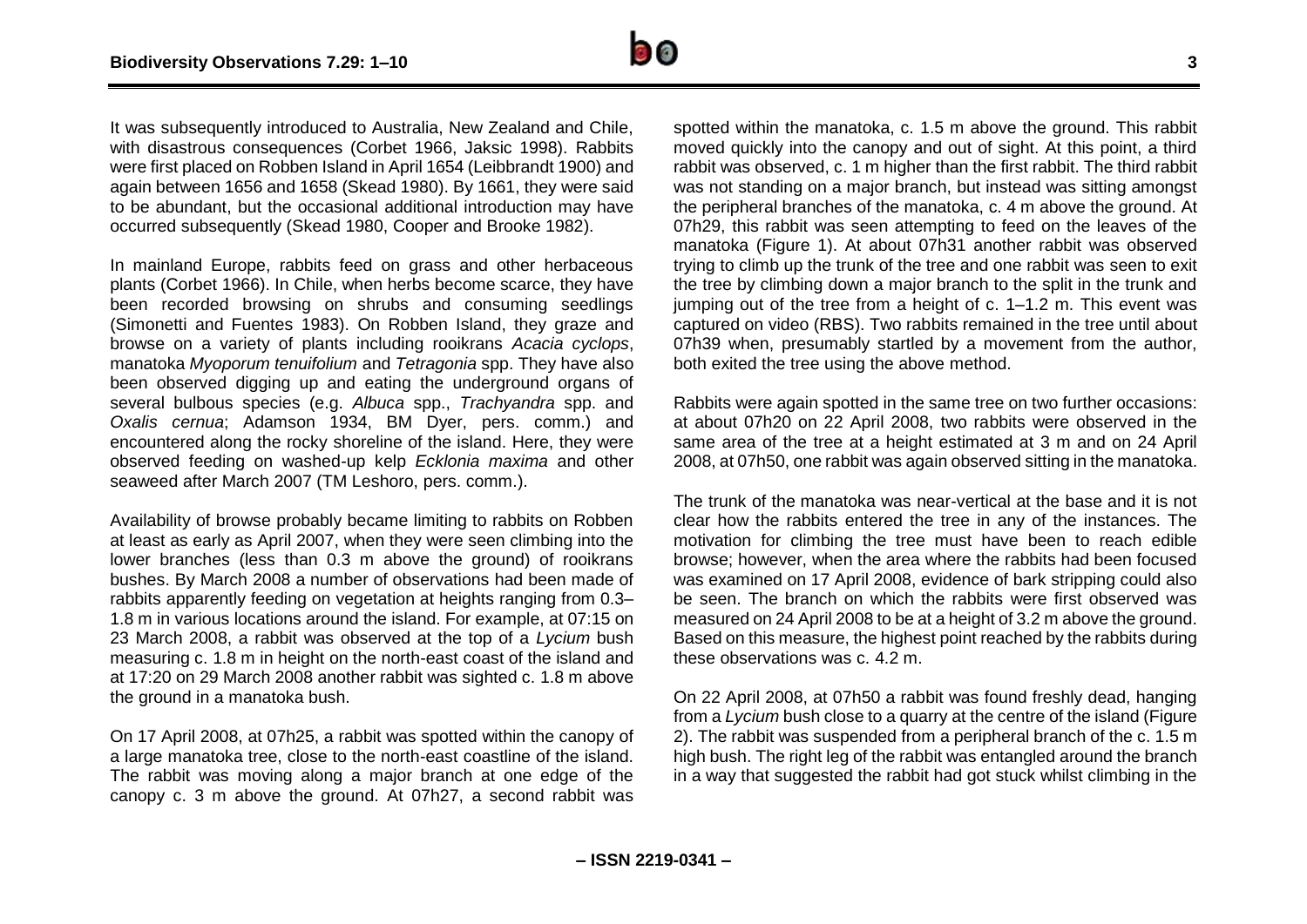



**Figure 3**. A male European fallow deer *Dama dama* feeding on the carcass of a European rabbit *Oryctolagus cuniculus* on Robben Island.

bush (Figure 2). The rabbit had apparently been feeding in the bush, as there was evidence of bark stripping near the carcass. When found, the rabbit was at a height of 0.7 m.

## **European fallow deer**

It is thought that the European fallow deer was originally native to the Middle East and most of the Mediterranean region (Corbet 1966). Today, as a result of translocations by humans, they are widespread throughout Europe and present in North and South America, Africa and Australasia (Corbet 1966, Chapman and Chapman 1980, Moriarty 2004). They were brought to southern Africa from England by 1869 and three individuals were introduced to Robben Island in 1963 (Crawford and Dyer 2000).

Fallow deer are ruminant herbivores and, in Europe, have a generalist diet comprising grass, leaves and bark as well as acorns, beechmast and chestnuts depending on the season (Corbet 1966, Chapman and Chapman 1975). On Robben Island fallow deer predominately browse on rooikrans *Acacia cyclops* and manatoka *Myoporum tenuifolium* but also graze (Crawford and Dyer 2000, RBS pers. obs). From March 2007 adult males were observed breaking branches with their antlers to gain access to vegetation otherwise outside of their reach. Subsequently, during 2007 and 2008, adults of both sexes were observed eating a variety of other materials including stranded kelp, newspaper or cardboard littered on the island, and garbage rummaged from bins.

At 07h50 on 24 March 2008, an adult male fallow deer was observed feeding on the carcass of a European rabbit in the centre of a wellused road on Robben Island. On several occasions the animal was observed removing pieces of flesh from the carcass and chewing behaviour was noted. At one point, the rabbit became caught under the deer's right fore-foot and it was able to pull several pieces from the carcass over a period of c. 2 minutes. On at least three occasions, the deer lifted the body of the rabbit clear from the ground in an attempt to feed on it. For c. 10 minutes, the deer alternated between feeding directly on the animal, licking parts of the carcass and vigilance behaviour. During this time, it allowed a 10 m approach. The event was captured on video and photographed (Figure 3). At approximately 08h00 the deer was scared away from the carcass by a person passing close by. At this point, the carcass was examined and confirmed to be that of a European rabbit. It is not known how the rabbit was killed, but the position of the carcass makes vehicle strike a likely cause. From the state of the carcass *rigor mortis* had not yet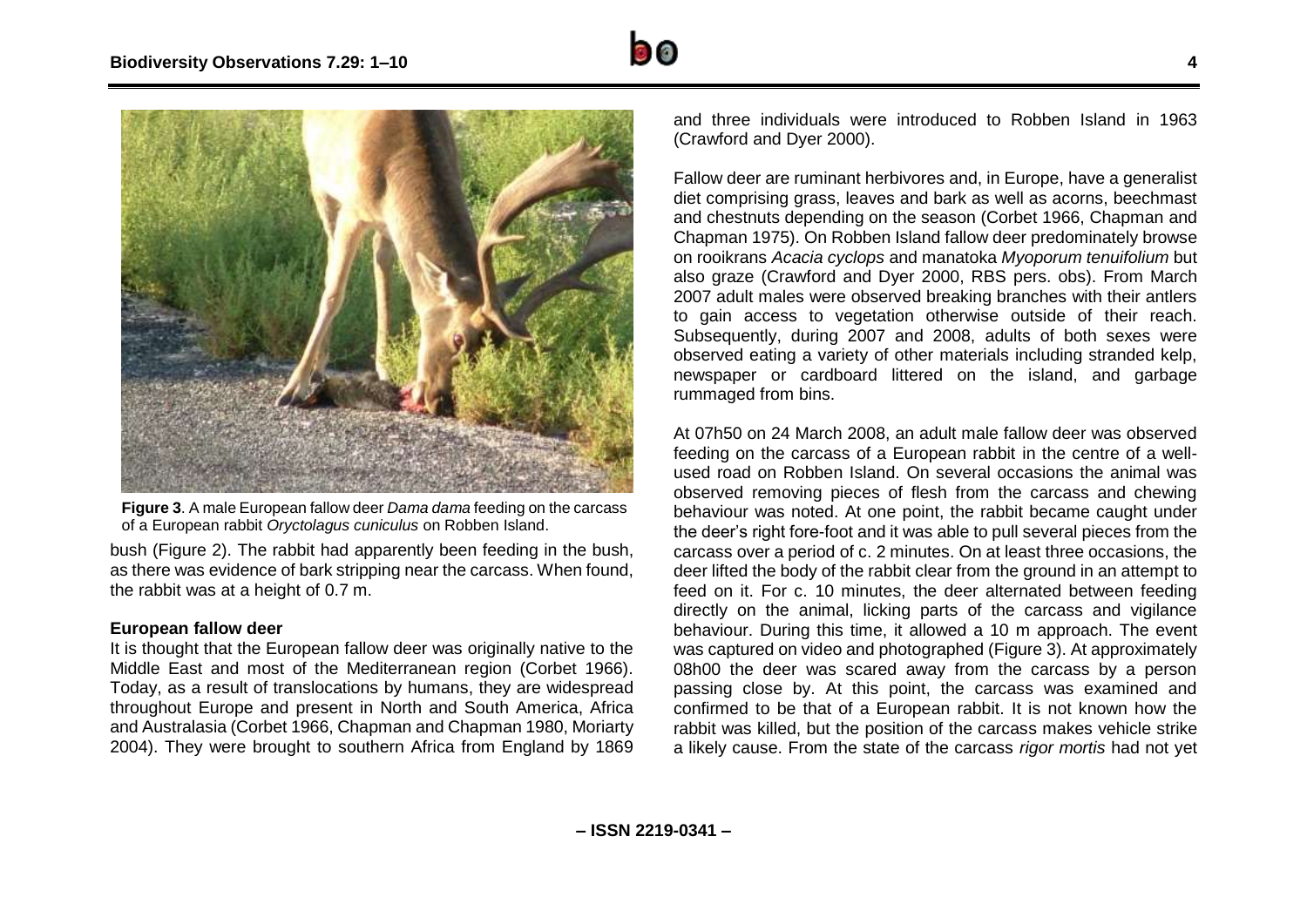

### **DISCUSSION**

Without appropriate control methods herbivore populations have the capacity to influence the floral structure and species composition of an ecosystem (e.g. Gill 1992, Scott and Kirkpatrick 2008). European fallow deer are known to impact upon natural forest and plantations by killing or retarding the growth of trees in Great Britain (e.g. Putman and Moore 1998) and European rabbits have been recorded killing trees in Australia through ring-barking and grazing new growth (Wimbush and Forrester 1988). Rabbits can have rapid, widespread and prolonged impacts on island ecosystems (see references in de Villiers et al. 2010). At sub-Antarctic Macquarie Island, rabbit numbers increased rapidly after the removal of feral cats (Bergstrom et al. 2009); within six years they had substantially altered floral species composition and increased the rate of erosion (Scott and Kirkpatrick 2008). In South Africa, rabbit grazing had led to poorer plant species diversity on Robben Island than in similar areas on the adjacent mainland by the 1930s (Adamson 1934) and during the 1908s, there was better vegetation cover on Meeuw Island, where rabbits were always scarce and extinct by 1977, than on Schaapen Island, where rabbits were still present (Cooper and Brooke 1982).

As most of the vegetation on Robben Island is introduced (Adamson 1934, Brooke and Prins 1986), species loss was not a major concern at the time. However, the intense grazing did dramatically alter the abundance of several species native to the West Coast Strandveld habitat, such as pipe grass *Ehrharta villosa* (Llyod and Linger 1986), and an apparent explosion in rabbit numbers up to 2008 seemed to coincide with severe degeneration of the island's vegetation (Figure 4 and 5; de Villiers et al. 2010). By March 2008 the availability of browse and graze had been substantially reduced over much of the island; a



**Figure 4**. Rooikrans *Acacia cyclops* bushes on Robben Island, 30 April 2008. A browse line is evident at c. 1.2 m above the ground.

browse-line was evident on the vegetation at  $~1.2$  m (Figure 4) and ground cover had been eradicated in places (Figure 5).

By the late summer and early winter of 2008, many of the herbivores appeared to have difficulty finding sufficient food. Both fallow deer and rabbits were seen stripping bark from the trunks and lower branches of trees on Robben Island prior to this (RBS pers. obs). The behaviour is known from in both species in Europe (e.g. Corbet 1966, Putman and Moore 1998) and generally indicates low food availability in deer (e.g. Verheyden *et al*. 2006). In February 2009 the rabbit population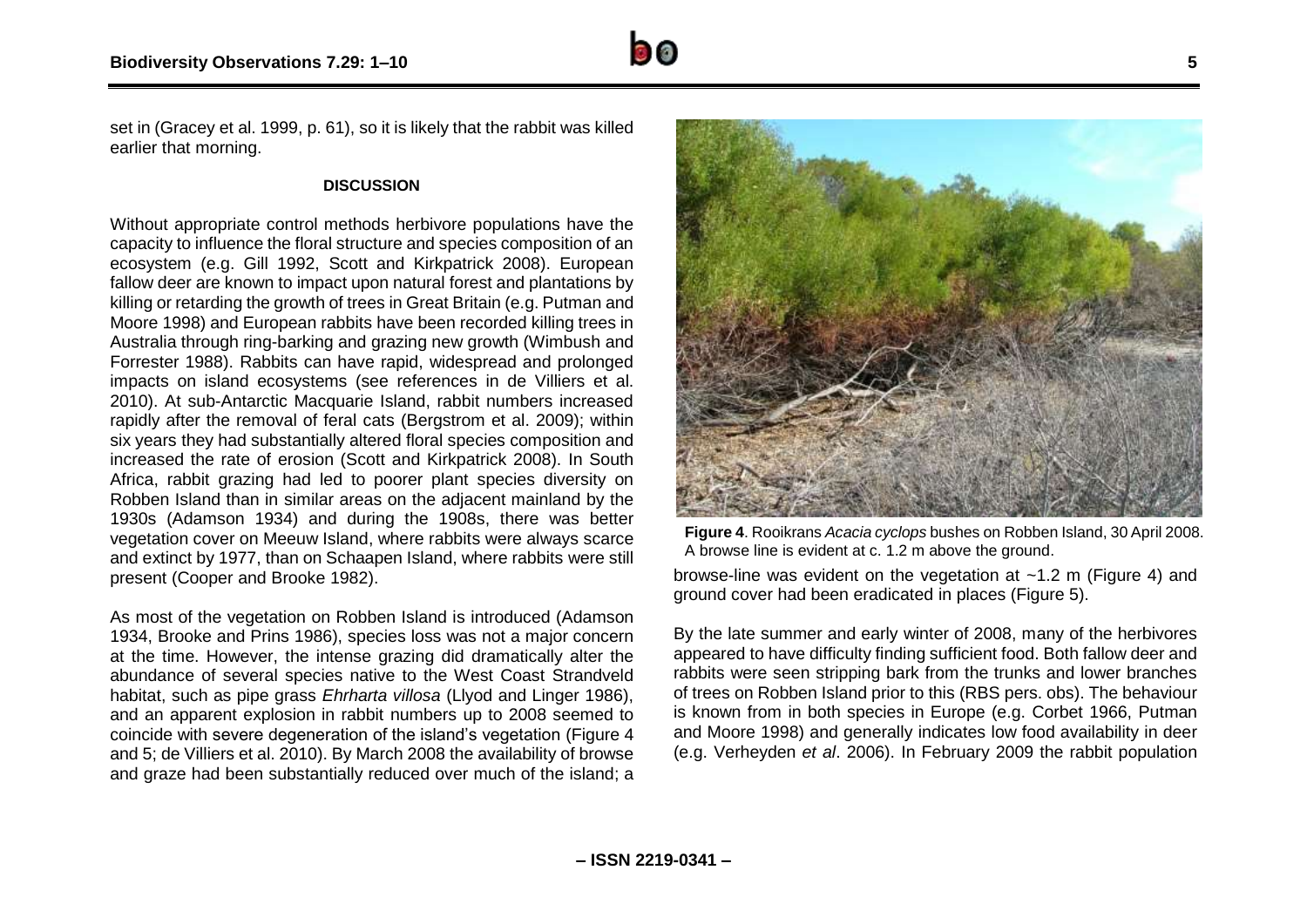



**Figure 5.** A house at the south end of Robben Island, photographed on 23 arch 2004 (top left), 11 May 2008 (bottom left) and 6 June 2016 (above). The photographs were taken after the austral summer (the dry period in the region) and before the winter rains had started. Note the absence of ground cover in the 2008 image (bottom left) and that the shrubs in the foreground and background (to the right of the house) appear to have been browsed above ground level.

on the island was estimated to have decreased to one-quarter of what it had been in November 2008, probably as a result of food limitation, with many rabbit carcasses observed across the island at that time (de Villiers et al. 2010). Moreover, there are references to rabbits climbing trees to forage in times of drought, and thus poor food availability, from Australia (e.g. Department of the Environment and Heritage 2004) and it seems likely that the rabbits foraging in the trees on Robben Island were attempting to access browse otherwise unavailable to them.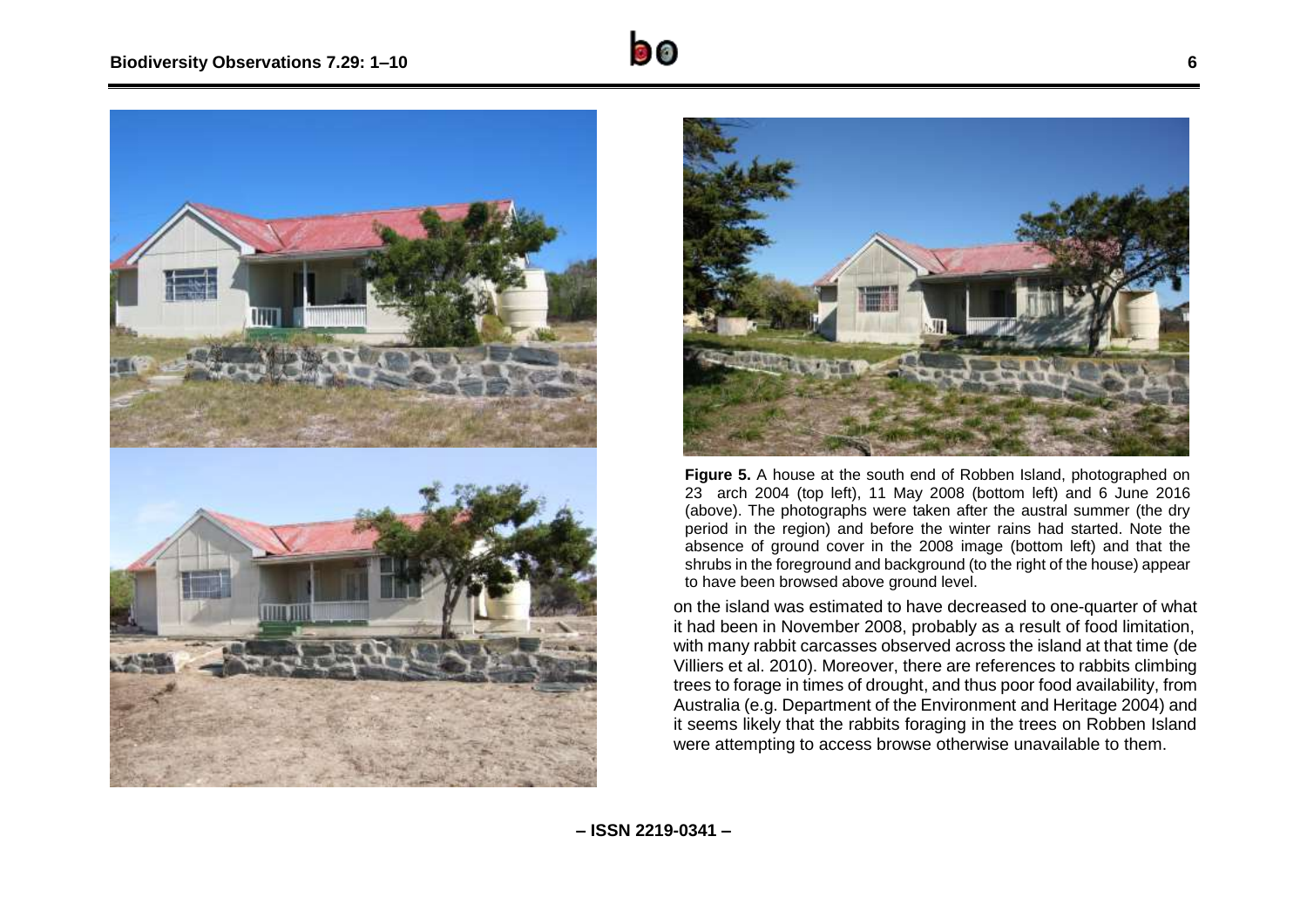The other large herbivores also seemed to be having difficulty finding food during 2008. The number of bontebok on the island declined from at least 21 individuals in September 2007 to only two by April 2008 (RBS unpubl. data), probably because of a substantially reduced the coverage of pipe grass (Adamson 1934, Lloyd and Linger 1986). Bontebok are almost exclusively grazers, with a strong preference for short grasses and new growth (Kingdon 2003, Skinner and Chimimba 2005); with little of this available, the last two died by May 2008 (de Villiers et al. 2010).

Food shortage may, thus, have explained the scavenging behaviour of the fallow deer; however, the drivers of such behaviour are not clear cut. The consumption of animal matter has been reported for several other herbivorous species (Bazely 1989) and may be directly related to nutritional stress in some cases. For example, carnivorous behaviour associated with both predation and scavenging has been recorded in the common hippopotamus *Hippopotamus amphibius* during periods of severe food shortage (Dudley 1996, 1998).

These behaviours may also be indicative of a more general and widespread ability in herbivores to learn to exploit readily available and nutritious food sources, or to gain access to specific elements otherwise lacking in their diet. In the case of white-tailed deer *Odocoileus virginianus* feeding on fish on North Manitou Island (NMI), U.S.A., the carcasses contained a greater level of crude protein and higher energy content than the natural browse or graze available (Case and McCullough 1987). In addition, many herbivorous mammals chew or ingest animal bones, termed osteophagia, likely in attempt to obtain calcium (Na) and phosphorus (P) (Bazely 1989). Carnivory, as apparently observed here, has been suggested as an extreme form of osteophagia, but analysis on giraffes *Giraffa camelopardalis* suggested that osteophagia does not provide a substantial source of Na and P as digestion of bones in the rumen is poor (Bredin et al. 2008). Thus, consumption of animal matter could also relate to deficiencies in other substances such as protein.

Osteophagia seems an unlikely driver for the observations described here as the deer was observed to be pulling directly at the flesh of the carcass (Figure 3). Within the suborder Ruminantia, free-ranging cattle *Bos* spp. have been recorded feeding on rabbit bones, faecal pellets and whole carcasses in Europe (Wallisdevries 1996) and cattle (Nack and Ribic 2005), white-tailed deer *(*Pietz and Granfors 2000)*,*  reindeer *Rangifer tarandus* (Abraham *et al*. 1977), domestic sheep *Ovis aries* and red deer *Cervus elaphus* (Furness 1988a,b, Pennington 1992) have all been documented eating or removing the eggs or young from bird nests in North America and Europe. Scavenging from carcasses has previously been recorded in two species of Cervidae. Reindeer have been recorded feeding on carcasses of lemmings (*Lemmus* spp.) and fish (Chernov 1985, p. 131, 176) and white-tailed deer have been recorded eating dead fish (e.g. Severinghaus 1967, Shea 1973), often in large quantities (Case and McCullough 1987). However, to my knowledge this is the first reported incidence of carnivorous behaviour in the European fallow deer.

It remains unclear exactly what led to the behaviours reported here. The scavenging behaviour could also have been driven by thirst; the deer could have been attempting to extract fluids from the carcass. However, standing water is continuously available to the large mammals within c. 500 m of where the observed behaviour took place. It seems more likely that the utilization of the carcass was instead related to nutritional stress or some need to gain specific nutritional value. Whether this was the result of specific nutritional deficiencies in the vegetation on the island or vegetation degradation though heavy grazing is unclear, though the concurrent observations of rabbits climbing trees to reach browse is suggestive of the latter.

In 2009, a control programme was initiated (de Villiers et al. 2010) and both fallow deer and rabbit numbers were substantially reduced. To my knowledge, neither behaviour described here has been observed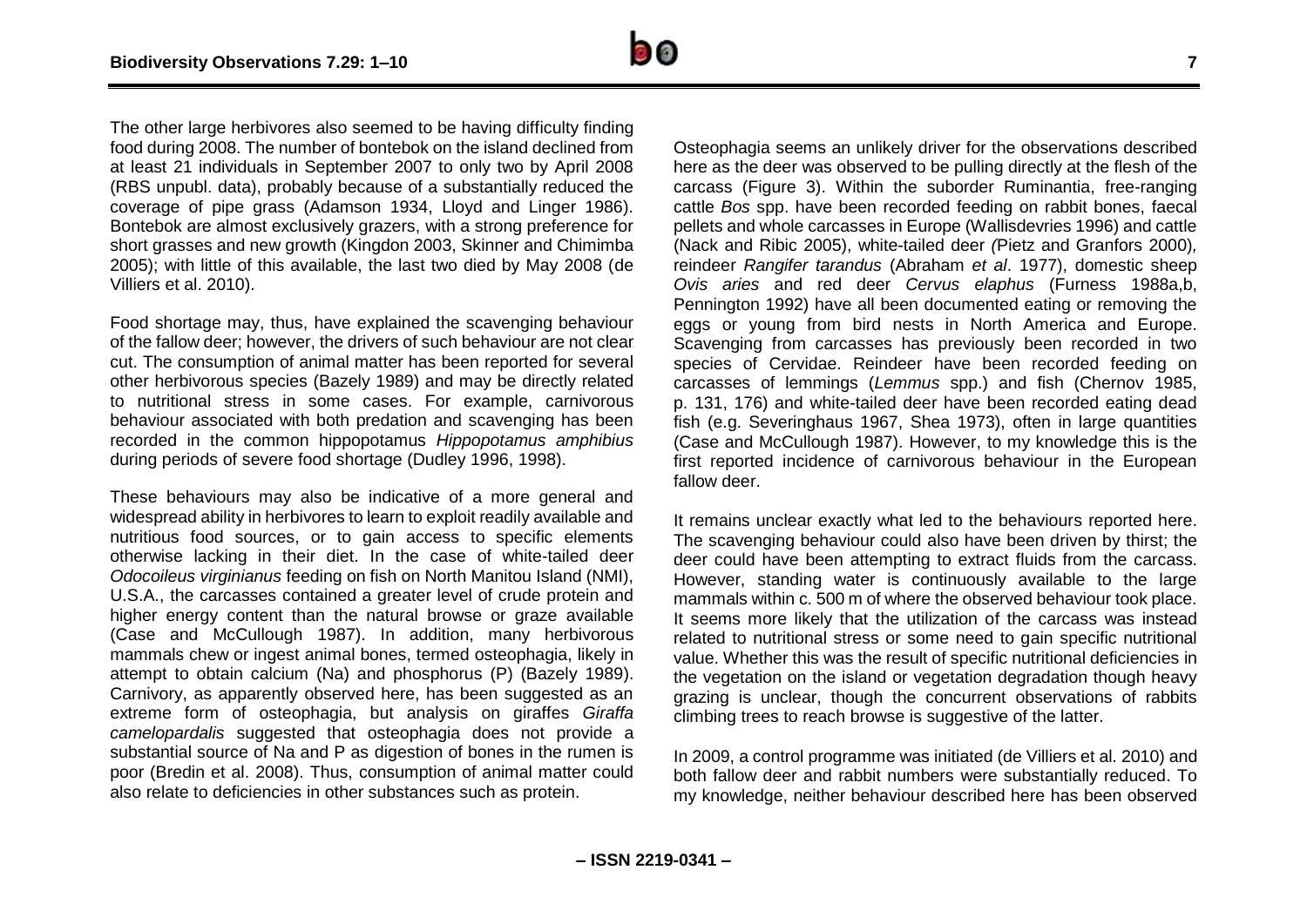

since, while both ground cover (Figure 5) and browse levels have recovered substantially on the island. However, fallow deer, rabbits and two other large herbivore species still occur on Robben Island; continuous management or eradication will be necessary to avoid a similar situation to the one described here arising in the future.

## **Acknowledgements**

My research on Robben Island has been supported by the University of Cape Town, the Earthwatch Institute, the National Research Foundation, the Bristol Conservation and Science Foundation, the Leiden Conservation Foundation and the Leverhulme Trust. Robben Island Museum (RIM) and the Department of Environmental Affairs provided logistical support. T. Mario Leshoro, Bruce M. Dyer and Les G. Underhill are thanked for additional information and useful comments on earlier draft. Les Underhill supplied the 2016 photograph of the Robben Island house.

#### **References**

**Abraham KF, Mineau P, Cooke F 1977**. Unusual predators of snow goose eggs. Canadian Field Nauralist 91: 317–318.

**Adamson RS 1934**. The vegetation and flora of Robben Island. Transactions of the Royal Society of South Africa 22: 279–296.

**Aitken AP 1999***.* Analysis of diet and genetic variability of feral cats (*Felis catus*) on Robben Island*.* BSc (Hons) thesis, Department of Zoology, University of Cape Town.

**Bazely DR 1989**. Carnivorous herbivores: mineral nutrition and the balanced diet. Trends in Ecology and Evolution 4: 155–156.

**Bergstrom DM, Lucieer A, Kiefer K, Waslay J, Belbin L, Pedersen TK, Chown SL 2009**. Indirect effects of invasive species removal devastate World Heritage island. Journal of Applied Ecology 46: 73– 81.

**Braby J, Underhill LG 2007**. Was poor breeding productivity of African black oystercatchers on Robben Island in 2004/05 caused by feral cats, kelp gulls, mole snakes or the Sumatra tsunami? Wader Study Group Bulletin 113: 66–70.

**Bredin IP, Skinner JD, Mitchell G 2008**. Can osteophagia provide giraffes with phosphorus and calcium? Onderstepoort Journal of Veterinary Research 75: 1–9

**Brooke RK, Prins AJ 1986**. Review of alien species on South African offshore islands. South African Journal of Antarctic Research 16: 102– 109.

**Case DJ, McCullough DR 1987**. White-tailed deer forage on alewives. Journal of Mammalogy 68: 195–197.

**Chapman D, Chapman N 1975**. Fallow Deer: their History, Distribution and Biology. T. Dalton, Lavenham.

**Chapman DI, Chapman NG 1980**. The distribution of fallow deer: a worldwide review. Mammal Review 10: 61–138.

**Chernov YuI 1985**. The Living Tundra. Cambridge University Press, Cambridge.

**Cooper J, Brooke RK 1982**. Past and present distribution of the feral European rabbit *Oryctolagus cuniculus* on southern African offshore islands. South African Journal of Wildlife Research 12: 71–75.

**Corbet GB 1966**. The Terrestrial Mammals of Western Europe. Whitefriars Press, London.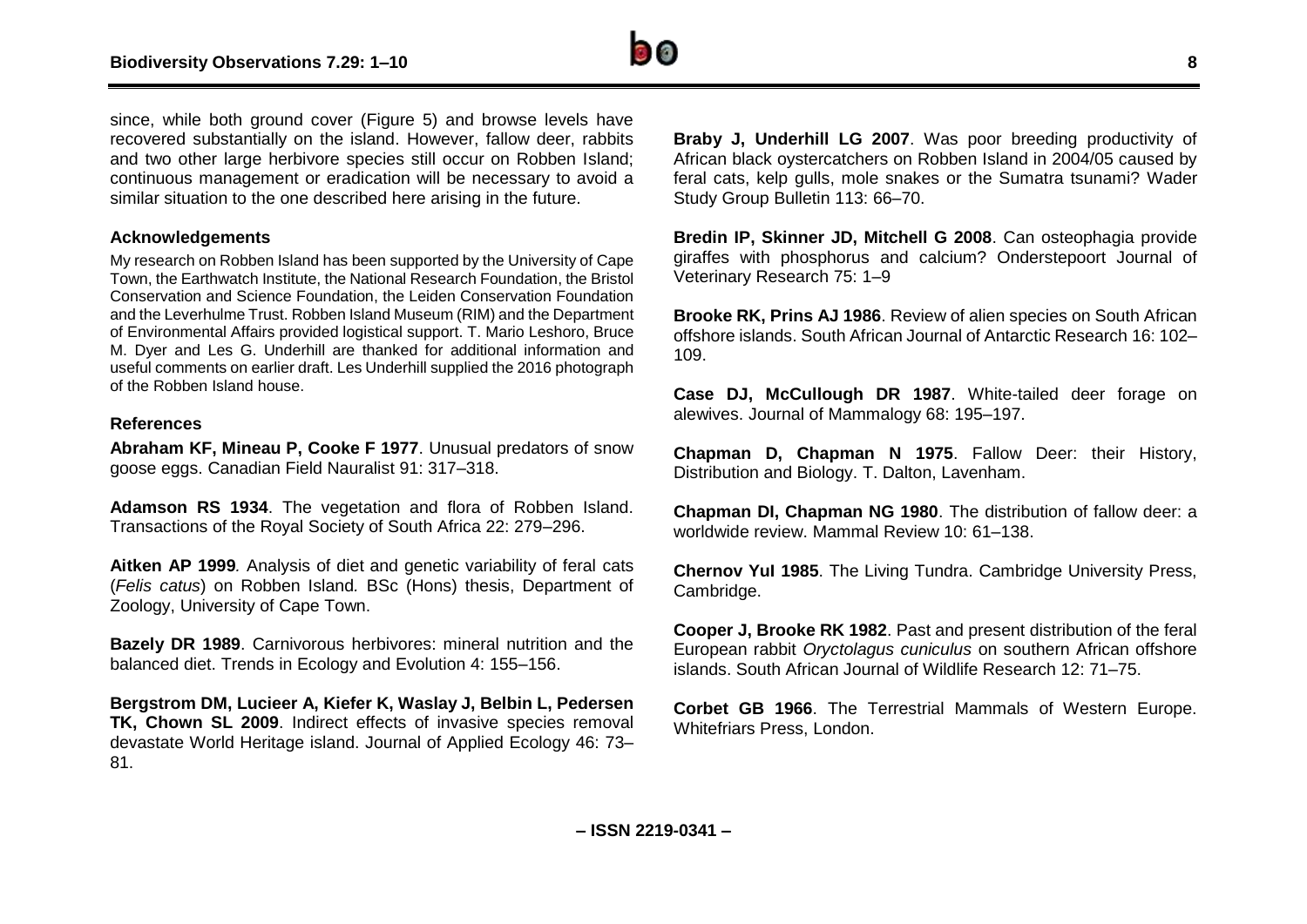

**Crawford RJM, Dyer BM 2000**. Wildlife of Robben Island. Bright Continent Guide 1. Avian Demography Unit, Cape Town.

**Department of the Environment and Heritage 2004**. European wild rabbit (*Oryctolagus cuniculus*) – Invasive species fact sheet. Department of the Environment, Water, Heritage and the Arts, Canberra, Australia.

[http://www.environment.gov.au/biodiversity/invasive/publications/pub](http://www.environment.gov.au/biodiversity/invasive/publications/pubs/rabbit.pdf) [s/rabbit.pdf](http://www.environment.gov.au/biodiversity/invasive/publications/pubs/rabbit.pdf)

**de Villiers MS, Mecenero S, Sherley RB, Heinze E, Leshoro TM, Merbold L, Nordt A, Parsons NJ, Peter H-U 2010**. Introduced European rabbits (*Oryctolagus cuniculus*) and domestic cats (*Felis catus*) on Robben Island: Population trends and management recommendations. South African Journal of Wildlife Research 40: 139–148.

**Dudley JP 1996.** Record of carnivory, scavenging and predation for *Hippopotamus amphibius* in Hwange National Park, Zimbabwe. Mammalia 60: 486-488.

**Dudley JP 1998.** Reports of carnivory by the common hippo *Hippopotamus amphibius*. South African Journal of Wildlife *Research* 28: 58–59.

**Furness RW 1988a**. Predation on ground-nesting seabirds by island populations of red deer *Cervus elaphus* and sheep *Ovis*. Journal of Zoology 216: 565–573.

**Furness RW 1988b**. The predation of tern chicks by sheep. Bird Study 35: 199–202.

**Gill RMA 1992**. A review of damage by mammals in north temperate forests: 3. Impact on trees and forests. Forestry 65: 363–388.

Gracey JF, Collins DS, Huey RJ 1999. Meat Hygiene, 10<sup>th</sup> Edition. Saunders Ltd., London.

**Jaksic FM 1998**. Vertebrate invaders and their ecological impacts in Chile. Biodiversity Conservation 7: 1427–1445.

**Kingdon J 2003**. The Kingdon Field Guide to African Mammals. Academic Press, San Diego.

**Leibbrandt HCV 1900**. Precis of the Archives of the Cape of Good Hope. Letters despatched from the Cape, 1652-1662 Vol. 1. W.A. Richards and sons (Govt. Printers), Cape Town.

**Lloyd JW, Linger MT 1986**. Report on the vegetation of Robben Island. In: 'n Natuurbewaringsondersoek van Robbeneiland. Cape Nature, Cape Town.

**Moriarty A 2004**. The liberation, distribution, abundance and management of wild deer in Australia. Wildlife Research 31: 291–299.

**Nack JL, Ribic CA 2005.** Apparent predation by cattle at grassland bird nests. Wilson Bulletin 117: 56–62.

**Pennington MG 1992**. Predation of birds' eggs and chicks by herbivorous mammals. Scottish Birds 16: 285.

**Pietz PJ, Granfors DA 2000**. White-tailed deer (*Odocoileus virginianus*) predation on grassland songbird nestlings. American Midland Naturalist 144: 419–422.

**Putman RJ, Moore NP 1998**. Impact of deer in lowland Britain on agriculture, forestry and conservation habitats. Mammal Review 28: 141–164.